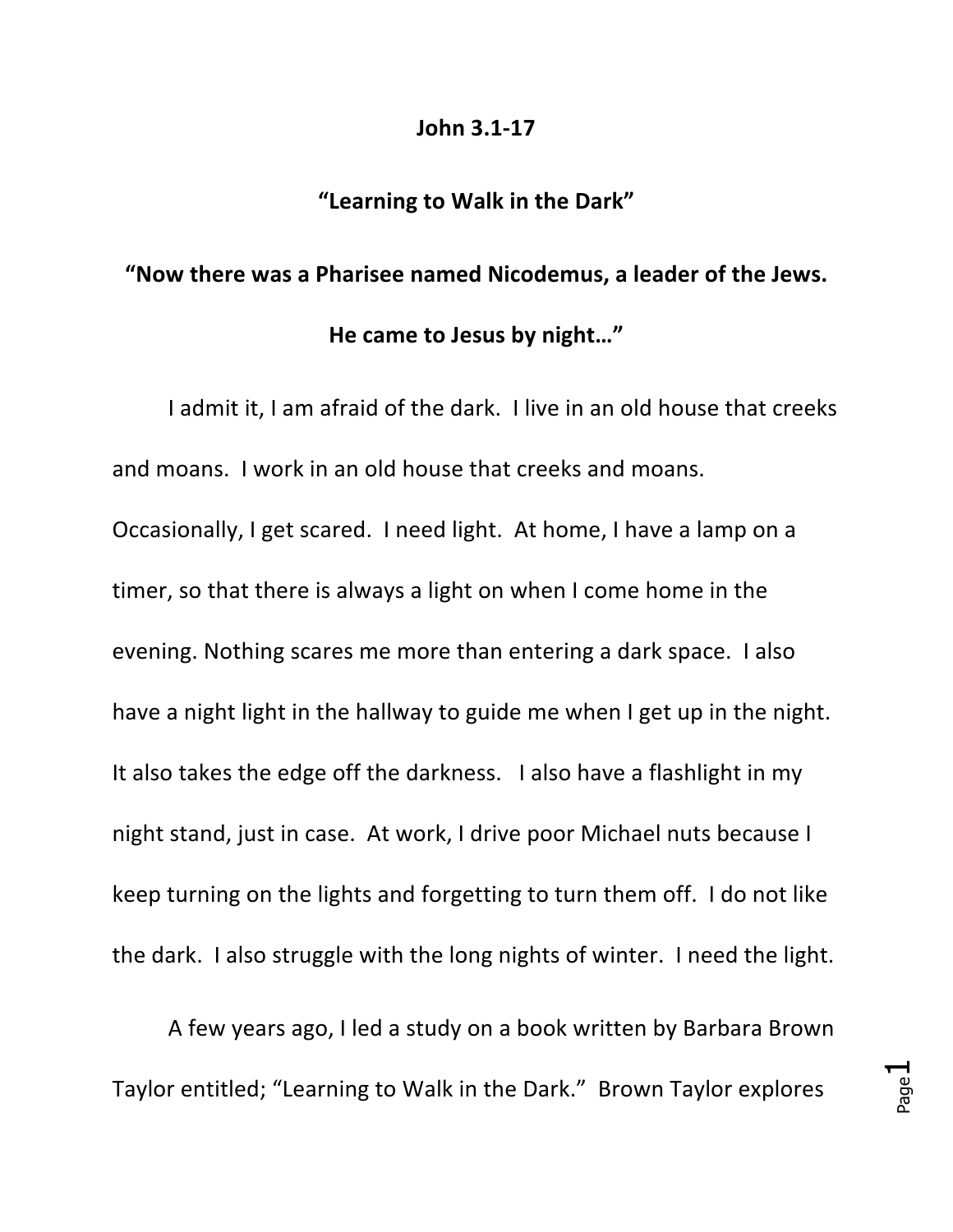darkness from a variety of different perspectives. She invites her readers to learn how to see the light that is found in the dark. Our thought for the day comes from her book. She suggests that there is no light without first the darkness. A child grows in the dark of the womb. A seed grows in dark of the soil. New life through faith in Jesus comes only through the dark night of the tomb.

Barbara Brown Taylor has challenged my whole understanding of darkness. I have found some freedom to explore the darkness in my life, both physically and spiritually. For instance, I try not to immediately turn on the lights when I wake up in the middle of night after a bad dream. I have noticed that turning on the light only intensifies the darkness on the edges. We all know that the monsters live on the edges and under our beds. Oh, and sometimes in our  $closets - but that is another serum.$ 

When I visited my brother's new home on the shores of Lake Huron a couple of summers ago, I went out one night and sat on the

Page  $\boldsymbol{\sim}$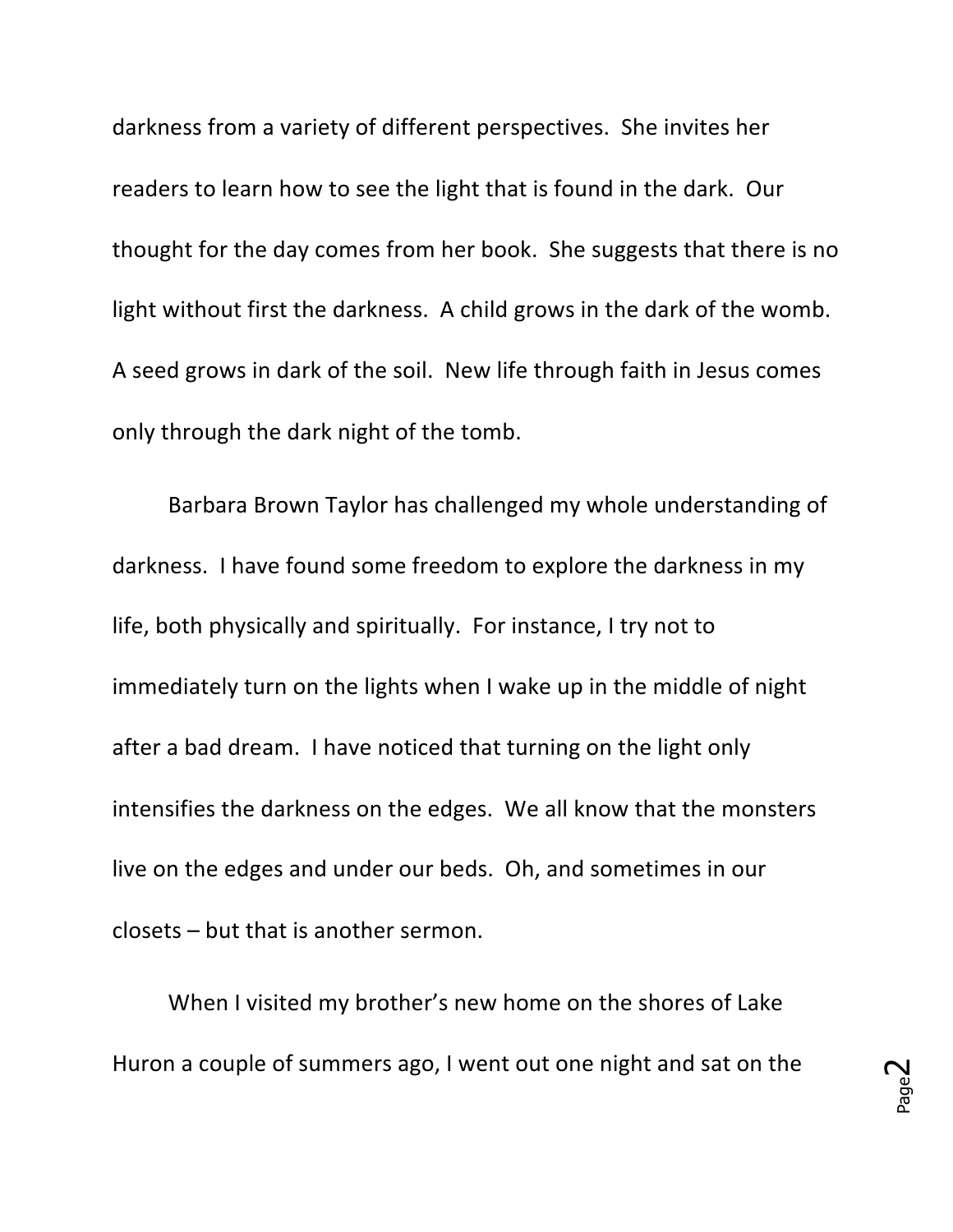shore. It was a perfect evening. It was a clear night and there were lots of stars. It was amazing all the things I could see and hear. I sat there at first with all my fears whirling around inside of me. I resisted the urge to flee back to the house and the safety of the light. As I sat there, wrapped in the beauty of the night, I discovered that my fears eventually slipped away slowly one by one. It was a powerful experience. The Buddhists have a wonderful story about finding freedom by learning how to share a cup of tea with our fears.

Again, inspired by Barbara Brown Taylor's writing I have also started to be honest with people about my own struggles with depression. I have come to see depression as a form of spiritual darkness  $-$  a "dark night of the soul." I have lived with depression most of my life and occasionally I have felt like the darkness would swallow my up. I have tried to fight it on my own and keep it a secret which only intensified the darkness. Thanks to Barbara Brown Taylor, I have discovered that learning how to sit with others in the darkness helps to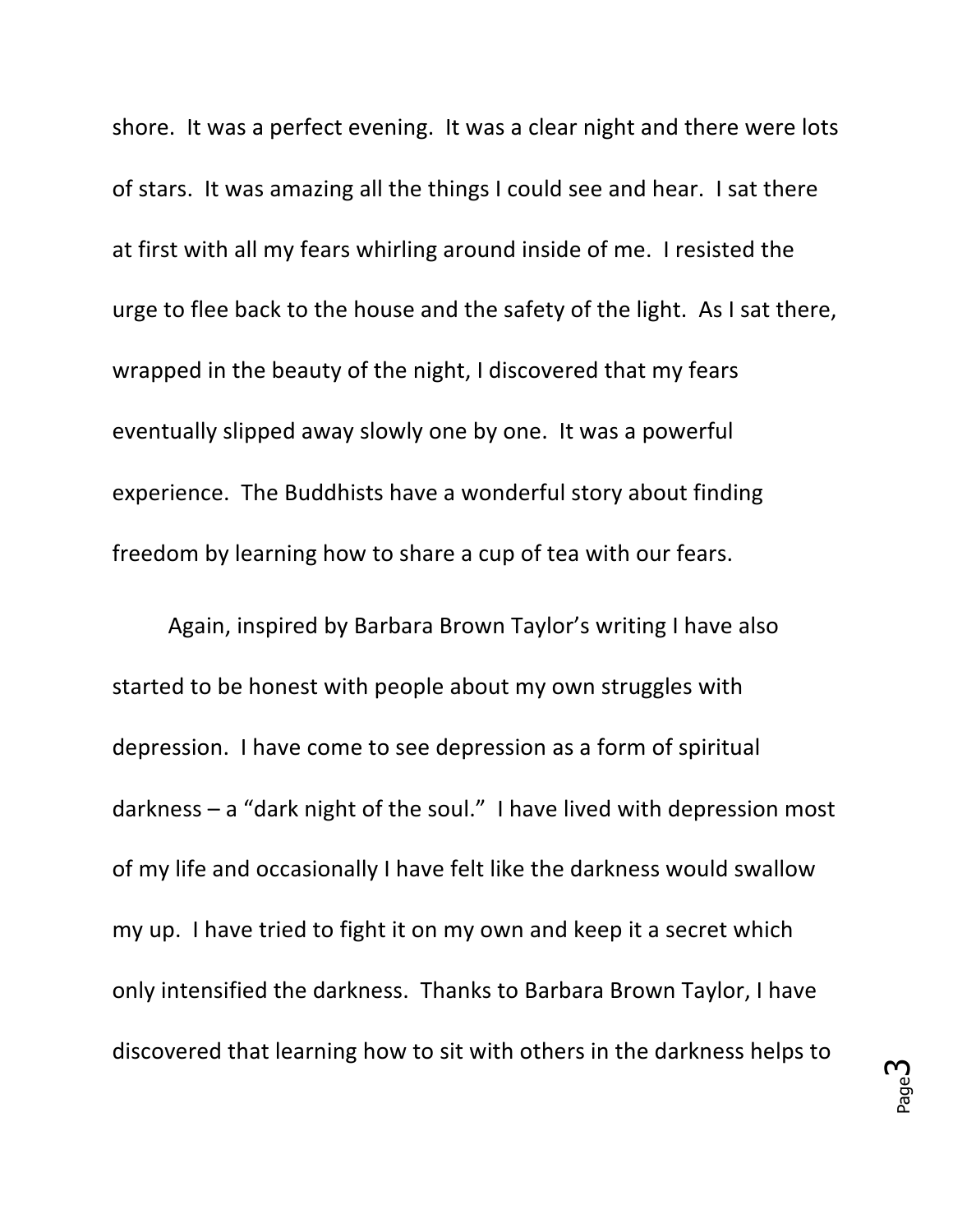take the fear away. Barbara Brown Taylor invites us to discover that learning to walk in the dark is an important spiritual discipline.

Given all this, I find it intriguing that the author of our text today from the gospel of John makes a point of saying that Nicodemus came to Jesus at night. I wonder if there is any significance to that simple piece of information. Why did Nicodemus come to Jesus at night? The standard answer has always been that Nicodemus did not want his peers to know that he was going to see Jesus. It would be like he was fraternizing with the enemy. The other standard answer is that seeing Jesus at night would ensure a private conversation without the distraction of the crowds.

However, if one spends any time with the gospel of John, one discovers that it is not a simple book and rarely do standard answers apply. The author chooses his terms with great care. There is always more going on than one might perceive on an initial glance. John is not just telling us a story. He is also doing theology.

Page 4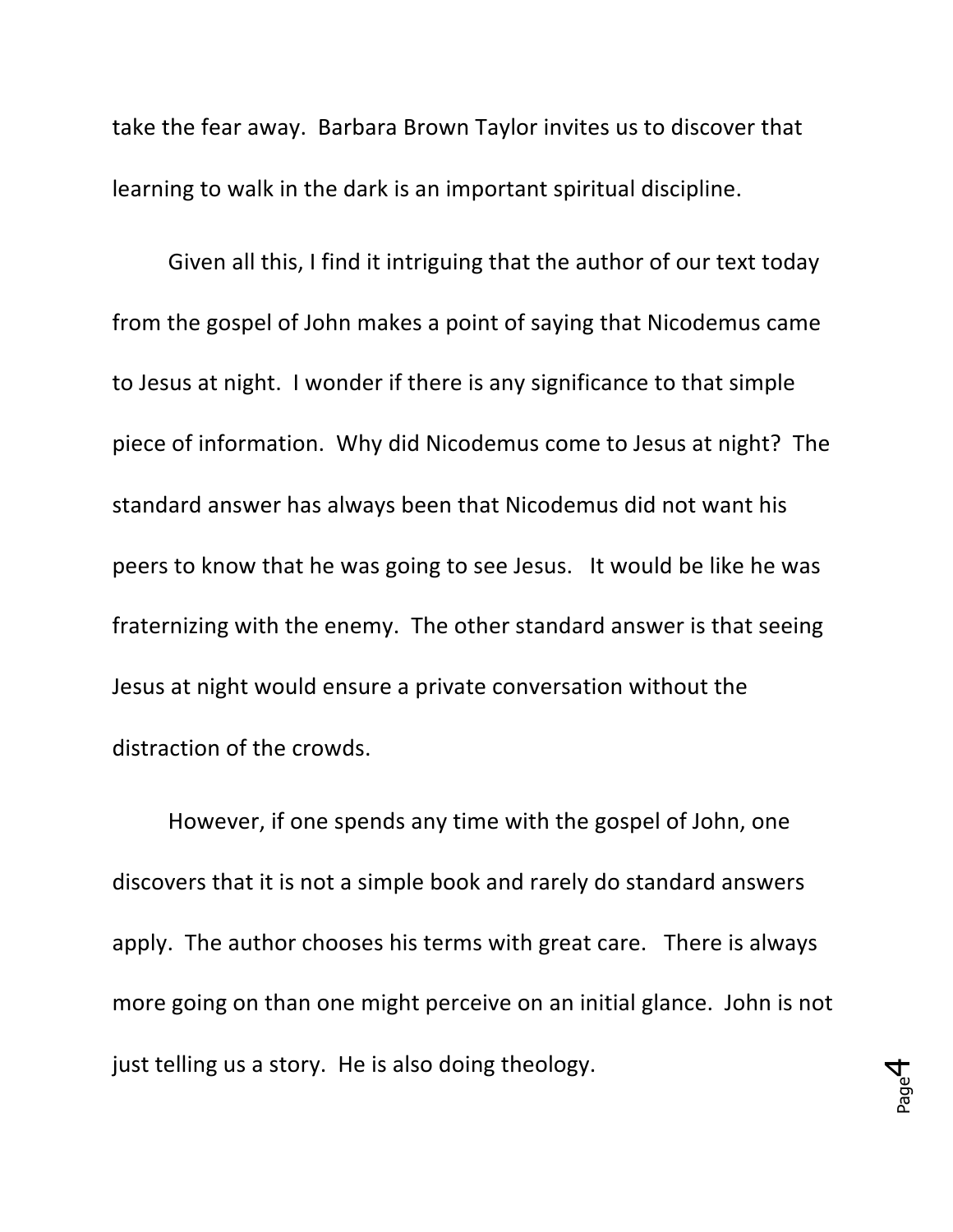There is a deeper meaning to the fact that Nicodemus came to Jesus at night. The author uses the word "night" seven times throughout the gospel. Three of them are directly connected to Nicodemus. The author always refers to Nicodemus as the one who came to Jesus at night.

It is fascinating to observe the deepening of Nicodemus' faith throughout the gospel. In this passage, we meet a questioning Nicodemus. He comes to Jesus with questions. Despite all his training and learning as a Pharisee, a religious scholar, he cannot quite figure out what Jesus is all about. He struggles with the whole concept of being born from above. What Jesus is saying does not make sense to him. Nicodemus is in the dark. There is something more to this Jesus and so he learns to walk in the dark by facing his questions.

In the second reference, Nicodemus is cautioning his colleagues not to be so quick to judge this Jesus. Nicodemus is risking his reputation as a good Pharisee by defending Jesus. We see Nicodemus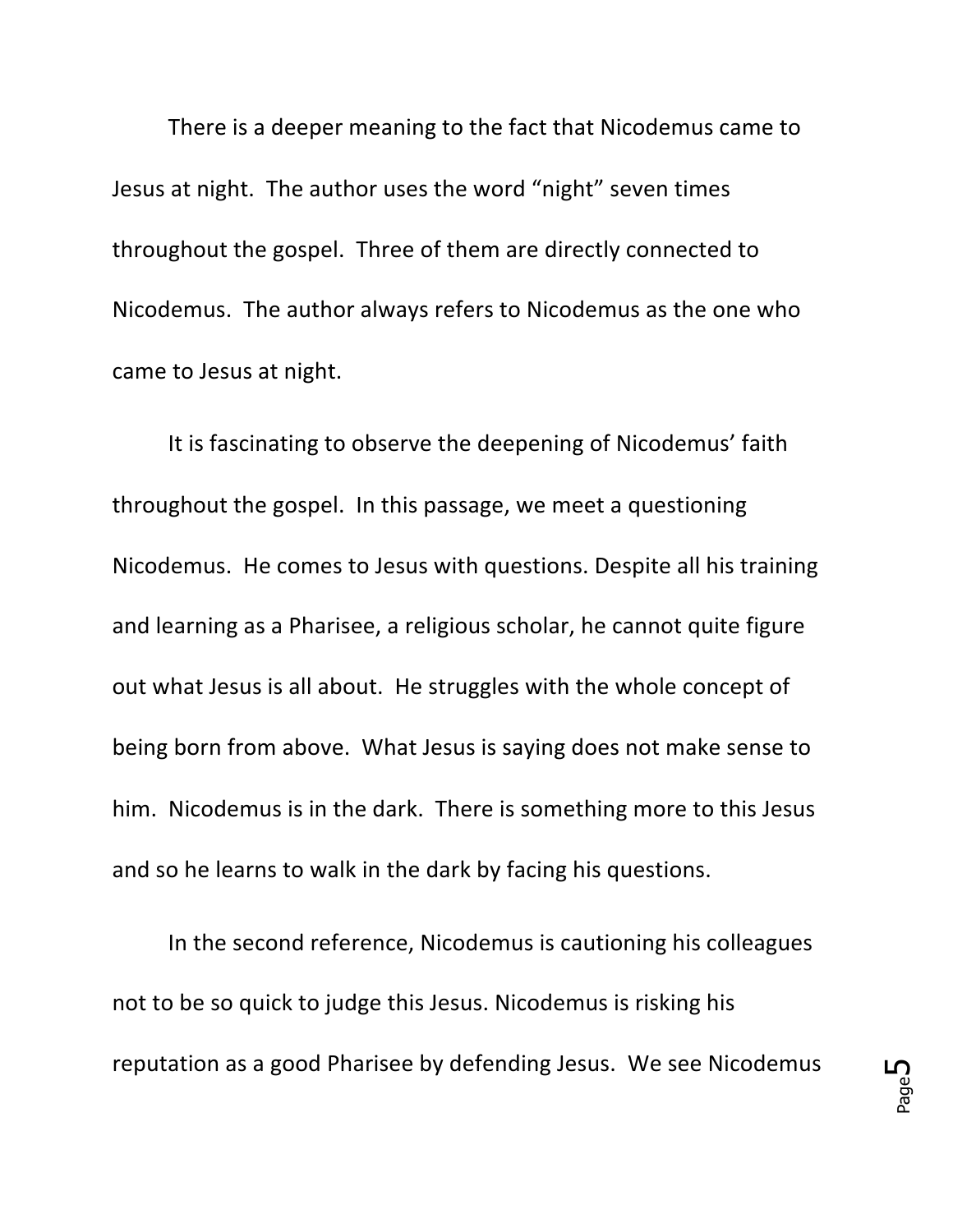gradually finding his way through the dark. In the final reference, we discover Nicodemus helping Joseph of Arimathea place Jesus in the tomb after his crucifixion. Nicodemus is a powerful example of the life of faith. He models for us a deepening discipleship that begins with questions and doubts but grows into a deep, life-changing relationship with Jesus.

All the other references to night in the gospel of John refer to a time of spiritual darkness. It is a time of uncertainty. In chapter eleven, we read; "but those who walk at night stumble, because the light is not in them. In chapter thirteen, we read; "So, after receiving the piece of bread, Judas immediately went out. And it was night." After leaving that table Judas sets in motion the events that culminate in the crucifixion of Jesus. 

In the gospel of John, the term "night" is a metaphor, much like the term wilderness that we explored last week. The night is a time of doubt and questioning, as it was for Nicodemus. It is also a time of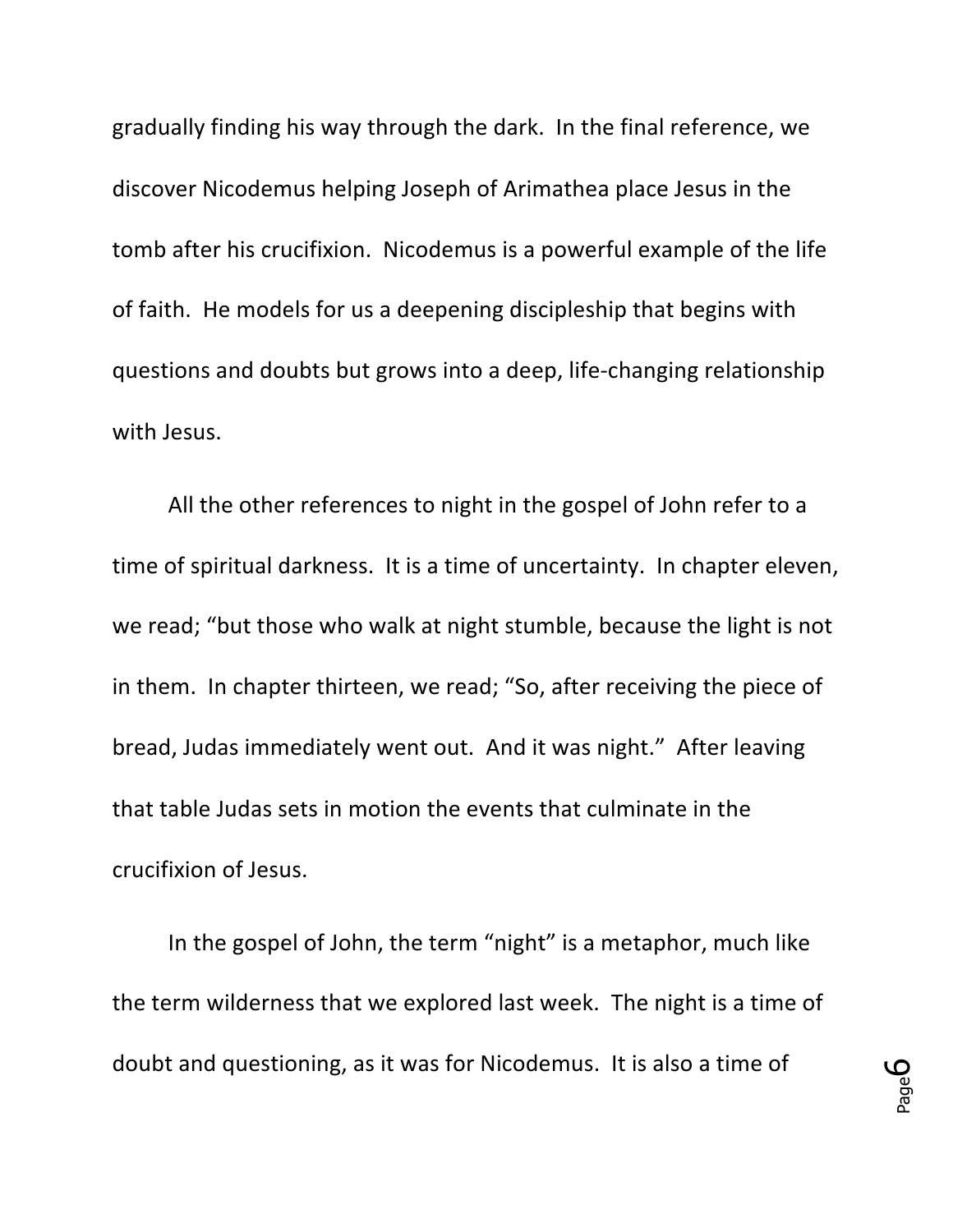fear, despair and uncertainty. Like the wilderness, the night is also a place of spiritual discovery. It is a place of encounter with the Divine. The God who loves us is found in the wilderness and in the dark of night.

As we continue our journey through the season of Lent, the time of the lengthening of days, Nicodemus invites us to lean into the wilderness and to embrace the night. Nicodemus calls us to learn how to walk in the dark. Nicodemus admitted he did not understand. He confessed he was in the dark. His confession opened the door to the light. The journey of spiritual discovery begins when we can find the courage to admit we are in the dark.

My last conversation with my nephew Nathan before he died was a painful one. We had dinner at my hotel. I was returning home at the end of my sabbatical. Nathan was living on the streets of Edmonton. He had been in and out of treatment for alcoholism many times. I offered him a room in my house in Prince George. I offered to help him

Page  $\blacktriangleright$